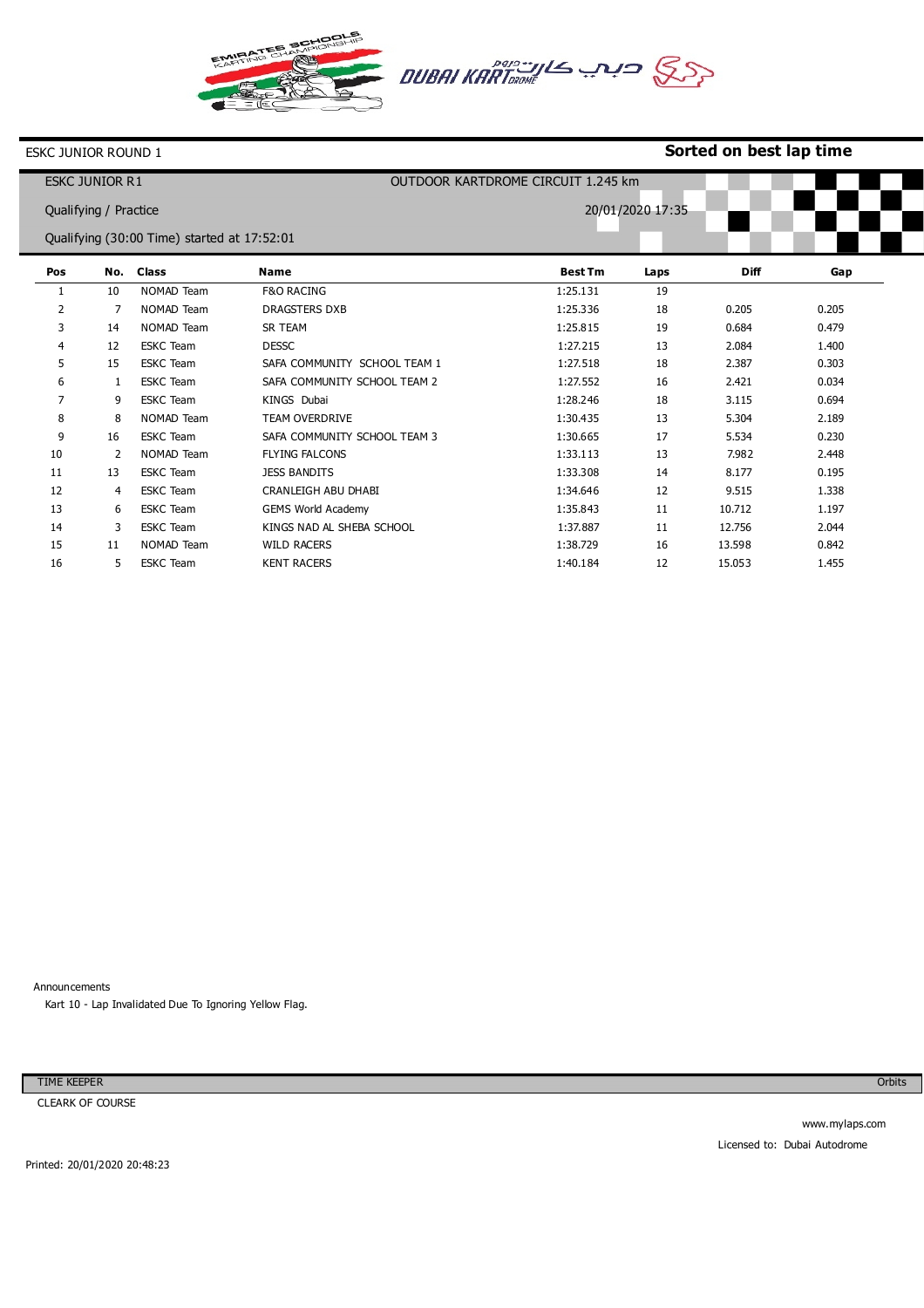



## **Sorted on Laps**

| <b>ESKC JUNIOR R1</b> |     |                                    | OUTDOOR KARTDROME CIRCUIT 1.245 km |      |                  |             |          |               |  |  |
|-----------------------|-----|------------------------------------|------------------------------------|------|------------------|-------------|----------|---------------|--|--|
| Race 1                |     |                                    |                                    |      | 20/01/2020 18:15 |             |          |               |  |  |
|                       |     | Race (10 Laps) started at 18:38:20 |                                    |      |                  |             |          |               |  |  |
| Pos                   | No. | <b>Class</b>                       | <b>Name</b>                        | Laps | <b>Best Tm</b>   | <b>Diff</b> | Gap      | <b>Points</b> |  |  |
|                       | 11  | NOMAD Team                         | <b>F&amp;O RACING</b>              | 10   | 1:26.087         |             |          | 34            |  |  |
| 2                     | 4   | NOMAD Team                         | DRAGSTERS DXB                      | 10   | 1:25.598         | 0.831       | 0.831    | 30            |  |  |
| 3                     |     | <b>ESKC</b> Team                   | SAFA COMMUNITY SCHOOL TEAM 1       | 10   | 1:26.151         | 1.172       | 0.341    | 27            |  |  |
| 4                     | 13  | NOMAD Team                         | SR TEAM                            | 10   | 1:25.387         | 1.505       | 0.333    | 25            |  |  |
| 5                     | 6   | <b>ESKC Team</b>                   | SAFA COMMUNITY SCHOOL TEAM 3       | 10   | 1:29.981         | 42.106      | 40.601   | 24            |  |  |
| 6                     | 14  | NOMAD Team                         | <b>FLYING FALCONS</b>              | 10   | 1:30.298         | 43.809      | 1.703    | 23            |  |  |
| $\overline{7}$        | 10  | <b>ESKC Team</b>                   | KINGS Dubai                        | 10   | 1:30.596         | 49.265      | 5.456    | 22            |  |  |
| 8                     |     | <b>ESKC</b> Team                   | <b>CRANLEIGH ABU DHABI</b>         | 10   | 1:32.319         | 1:24.836    | 35.571   | 21            |  |  |
| 9                     | 2   | <b>ESKC</b> Team                   | <b>DESSC</b>                       | 10   | 1:34.059         | 1:30.242    | 5.406    | 20            |  |  |
| 10                    | 15  | <b>ESKC Team</b>                   | SAFA COMMUNITY SCHOOL TEAM 2       | 9    | 1:27.087         | 1 Lap       | 1 Lap    | 19            |  |  |
| 11                    | 12  | NOMAD Team                         | <b>WILD RACERS</b>                 | 9    | 1:35.468         | 1 Lap       | 1:11.533 | 18            |  |  |
| 12                    | 9   | NOMAD Team                         | <b>TEAM OVERDRIVE</b>              | 9    | 1:36.350         | 1 Lap       | 5.332    | 17            |  |  |
| 13                    | 3   | <b>ESKC</b> Team                   | <b>GEMS World Academy</b>          | 9    | 1:34.567         | 1 Lap       | 8.291    | 16            |  |  |
| 14                    | 5   | <b>ESKC</b> Team                   | KINGS NAD AL SHEBA SCHOOL          | 9    | 1:36.345         | 1 Lap       | 10.761   | 15            |  |  |
| 15                    | 16  | <b>ESKC</b> Team                   | <b>JESS BANDITS</b>                | 9    | 1:35.870         | 1 Lap       | 17.402   | 14            |  |  |
| 16                    | 8   | <b>ESKC</b> Team                   | <b>KENT RACERS</b>                 | 8    | 1:42.256         | 2 Laps      | 1 Lap    | 13            |  |  |

| <b>Margin of Victory</b> | Avg. Speed | Best Lap Tm | Best Speed | Best Lap by  |        |
|--------------------------|------------|-------------|------------|--------------|--------|
| 0.831                    | 51.080     | 1:25.387    | 52.490     | 13 - SR TEAM |        |
| TIME KEEPER              |            |             |            |              | Orbits |

CLEARK OF COURSE

www.mylaps.com Licensed to: Dubai Autodrome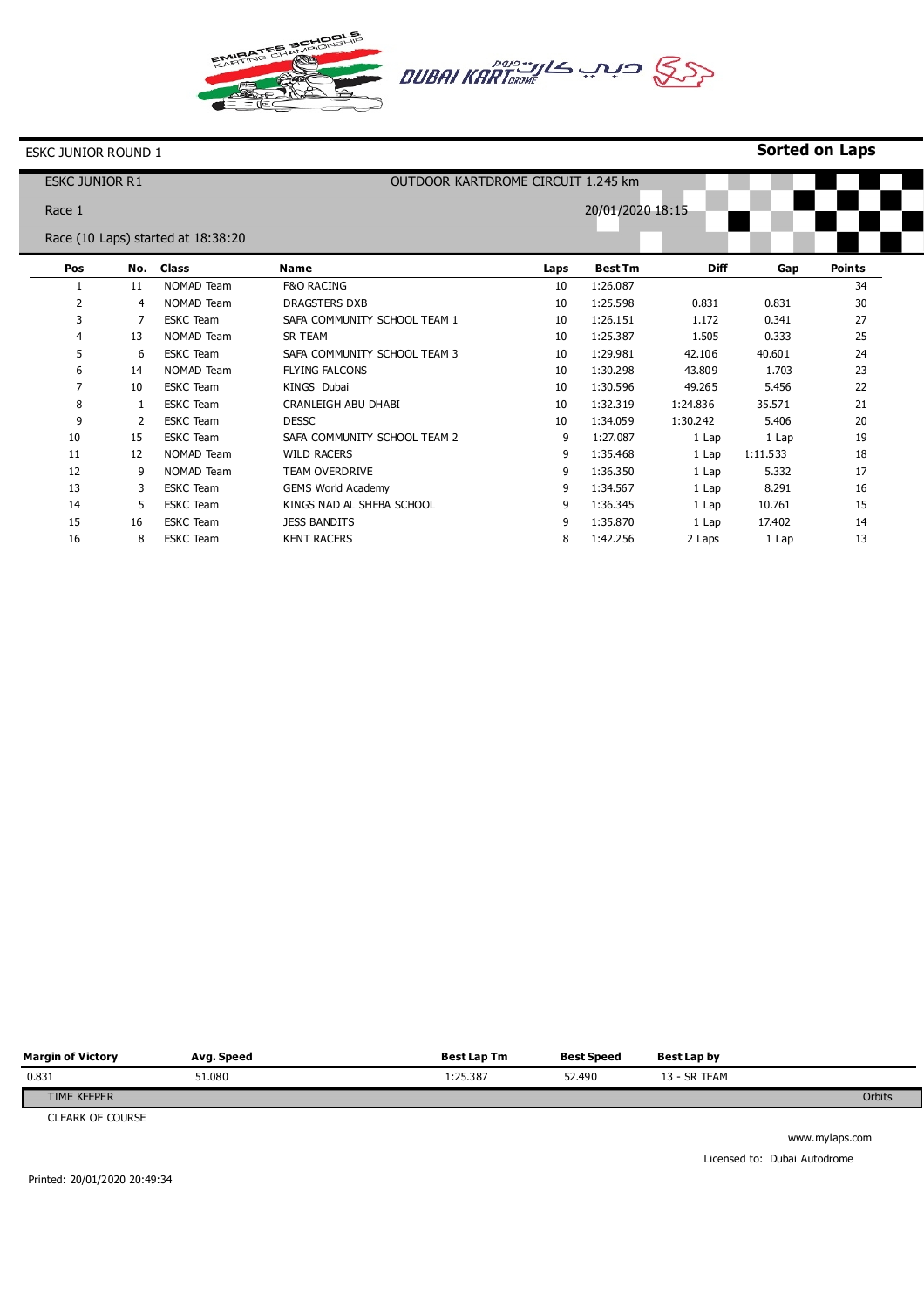



### **Sorted on Laps**

| <b>ESKC JUNIOR R1</b> |     |                                    | OUTDOOR KARTDROME CIRCUIT 1.245 km |                  |                |             |        |               |  |  |  |
|-----------------------|-----|------------------------------------|------------------------------------|------------------|----------------|-------------|--------|---------------|--|--|--|
| Race 2                |     |                                    |                                    | 20/01/2020 18:40 |                |             |        |               |  |  |  |
|                       |     | Race (10 Laps) started at 19:05:38 |                                    |                  |                |             |        |               |  |  |  |
| Pos                   | No. | <b>Class</b>                       | <b>Name</b>                        | Laps             | <b>Best Tm</b> | <b>Diff</b> | Gap    | <b>Points</b> |  |  |  |
|                       | 6   | NOMAD Team                         | <b>F&amp;O RACING</b>              | 10               | 1:24.983       |             |        | 34            |  |  |  |
| 2                     | 14  | NOMAD Team                         | <b>DRAGSTERS DXB</b>               | 10               | 1:24.218       | 0.234       | 0.234  | 30            |  |  |  |
| 3                     | 15  | NOMAD Team                         | SR TEAM                            | 10               | 1:25.782       | 11.090      | 10.856 | 27            |  |  |  |
| 4                     | 13  | <b>ESKC</b> Team                   | KINGS Dubai                        | 10               | 1:27.147       | 29.278      | 18.188 | 25            |  |  |  |
| 5                     | 3   | <b>ESKC</b> Team                   | <b>DESSC</b>                       | 10               | 1:28.003       | 55.147      | 25.869 | 24            |  |  |  |
| 6                     | 16  | <b>ESKC</b> Team                   | SAFA COMMUNITY SCHOOL TEAM 1       | 10               | 1:30.301       | 1:02.377    | 7.230  | 23            |  |  |  |
| 7                     |     | NOMAD Team                         | <b>TEAM OVERDRIVE</b>              | 10               | 1:29.639       | 1:05.662    | 3.285  | 22            |  |  |  |
| 8                     | 9   | <b>ESKC</b> Team                   | <b>JESS BANDITS</b>                | 10               | 1:30.579       | 1:11.519    | 5.857  | 21            |  |  |  |
| 9                     | 5   | <b>ESKC</b> Team                   | SAFA COMMUNITY SCHOOL TEAM 2       | 10               | 1:29.875       | 1:20.587    | 9.068  | 20            |  |  |  |
| 10                    | 4   | NOMAD Team                         | <b>WILD RACERS</b>                 | 9                | 1:33.310       | 1 Lap       | 1 Lap  | 19            |  |  |  |
| 11                    | 8   | <b>ESKC</b> Team                   | SAFA COMMUNITY SCHOOL TEAM 3       | 9                | 1:34.688       | 1 Lap       | 10.146 | 18            |  |  |  |
| 12                    | 10  | <b>ESKC Team</b>                   | <b>GEMS World Academy</b>          | 9                | 1:33.660       | 1 Lap       | 23.437 | 17            |  |  |  |
| 13                    | 11  | <b>ESKC Team</b>                   | CRANLEIGH ABU DHABI                | 9                | 1:36.496       | 1 Lap       | 15.056 | 16            |  |  |  |
| 14                    | 2   | <b>ESKC</b> Team                   | <b>KENT RACERS</b>                 | 9                | 1:34.764       | 1 Lap       | 0.209  | 15            |  |  |  |
| 15                    | 12  | NOMAD Team                         | <b>FLYING FALCONS</b>              | 9                | 1:38.761       | 1 Lap       | 10.108 | 14            |  |  |  |
| 16                    |     | <b>ESKC</b> Team                   | KINGS NAD AL SHEBA SCHOOL          | 9                | 1:39.921       | 1 Lap       | 31.814 | 13            |  |  |  |

Announcements

Kart 16 - 10 Seconds Penalty Due To Advantage By Contact.

| <b>Margin of Victory</b> | Avg. Speed | <b>Best Lap Tm</b> | <b>Best Speed</b> | Best Lap by        |        |
|--------------------------|------------|--------------------|-------------------|--------------------|--------|
| 0.234                    | 52.040     | 1:24.218           | 53.219            | 14 - DRAGSTERS DXB |        |
| TIME KEEPER              |            |                    |                   |                    | Orbits |
|                          |            |                    |                   |                    |        |

CLEARK OF COURSE

www.mylaps.com Licensed to: Dubai Autodrome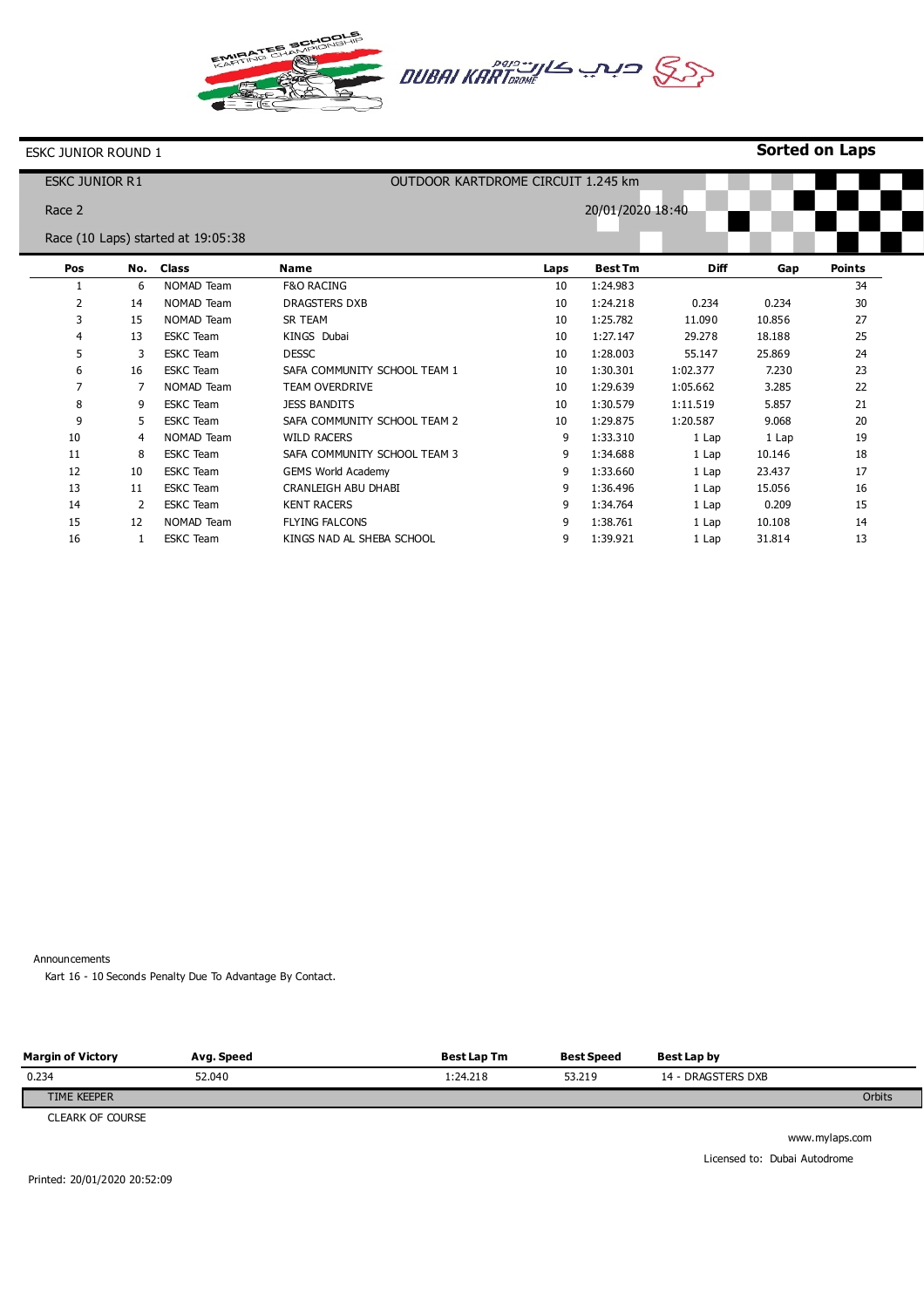



### **Sorted on Laps**

| <b>ESKC JUNIOR R1</b> |     |                                    | OUTDOOR KARTDROME CIRCUIT 1.245 km |      |                  |             |        |               |  |
|-----------------------|-----|------------------------------------|------------------------------------|------|------------------|-------------|--------|---------------|--|
| Race 3                |     |                                    |                                    |      | 20/01/2020 19:10 |             |        |               |  |
|                       |     | Race (10 Laps) started at 19:33:48 |                                    |      |                  |             |        |               |  |
| Pos                   | No. | <b>Class</b>                       | <b>Name</b>                        | Laps | <b>Best Tm</b>   | <b>Diff</b> | Gap    | <b>Points</b> |  |
| 1                     | 15  | NOMAD Team                         | <b>F&amp;O RACING</b>              | 10   | 1:24.709         |             |        | 34            |  |
| 2                     | 10  | NOMAD Team                         | SR TEAM                            | 10   | 1:24.716         | 0.371       | 0.371  | 30            |  |
| 3                     | 3   | <b>ESKC</b> Team                   | SAFA COMMUNITY SCHOOL TEAM 1       | 10   | 1:25.745         | 6.813       | 6.442  | 27            |  |
| $\overline{4}$        | 6   | NOMAD Team                         | <b>DRAGSTERS DXB</b>               | 10   | 1:26.297         | 12.407      | 5.594  | 25            |  |
| 5                     | 12  | <b>ESKC</b> Team                   | SAFA COMMUNITY SCHOOL TEAM 2       | 10   | 1:25.941         | 13.969      | 1.562  | 24            |  |
| 6                     |     | <b>ESKC</b> Team                   | KINGS Dubai                        | 10   | 1:29.022         | 45.288      | 31.319 | 23            |  |
| 7                     | 4   | <b>ESKC</b> Team                   | <b>DESSC</b>                       | 10   | 1:30.953         | 1:14.503    | 29.215 | 22            |  |
| 8                     |     | <b>ESKC</b> Team                   | <b>JESS BANDITS</b>                | 10   | 1:30.463         | 1:26.008    | 11.505 | 21            |  |
| 9                     | 2   | <b>ESKC</b> Team                   | CRANLEIGH ABU DHABI                | 10   | 1:32.056         | 1:28.548    | 2.540  | 20            |  |
| 10                    | 14  | NOMAD Team                         | <b>WILD RACERS</b>                 | 9    | 1:32.313         | 1 Lap       | 1 Lap  | 19            |  |
| 11                    | 5   | <b>ESKC</b> Team                   | <b>GEMS World Academy</b>          | 9    | 1:30.530         | 1 Lap       | 3.371  | 18            |  |
| 12                    | 9   | <b>ESKC</b> Team                   | SAFA COMMUNITY SCHOOL TEAM 3       | 9    | 1:29.856         | 1 Lap       | 4.667  | 17            |  |
| 13                    | 11  | NOMAD Team                         | <b>FLYING FALCONS</b>              | 9    | 1:31.710         | 1 Lap       | 12.915 | 16            |  |
| 14                    | 13  | NOMAD Team                         | TEAM OVERDRIVE                     | 9    | 1:31.793         | 1 Lap       | 4.785  | 15            |  |
| 15                    | 8   | <b>ESKC Team</b>                   | KINGS NAD AL SHEBA SCHOOL          | 9    | 1:38.802         | 1 Lap       | 58.435 | 14            |  |
| 16                    | 16  | <b>ESKC</b> Team                   | <b>KENT RACERS</b>                 | 8    | 1:36.892         | 2 Laps      | 1 Lap  | 13            |  |

Announcements

Kart 16 - 10 Seconds Penalty Due To Advantage By Contact.

| <b>Margin of Victory</b> | Avg. Speed | <b>Best Lap Tm</b> | <b>Best Speed</b> | Best Lap by     |               |
|--------------------------|------------|--------------------|-------------------|-----------------|---------------|
| 0.371                    | 51.900     | 1:24.709           | 52.911            | 15 - F&O RACING |               |
| TIME KEEPER              |            |                    |                   |                 | <b>Orbits</b> |
|                          |            |                    |                   |                 |               |

CLEARK OF COURSE

www.mylaps.com Licensed to: Dubai Autodrome